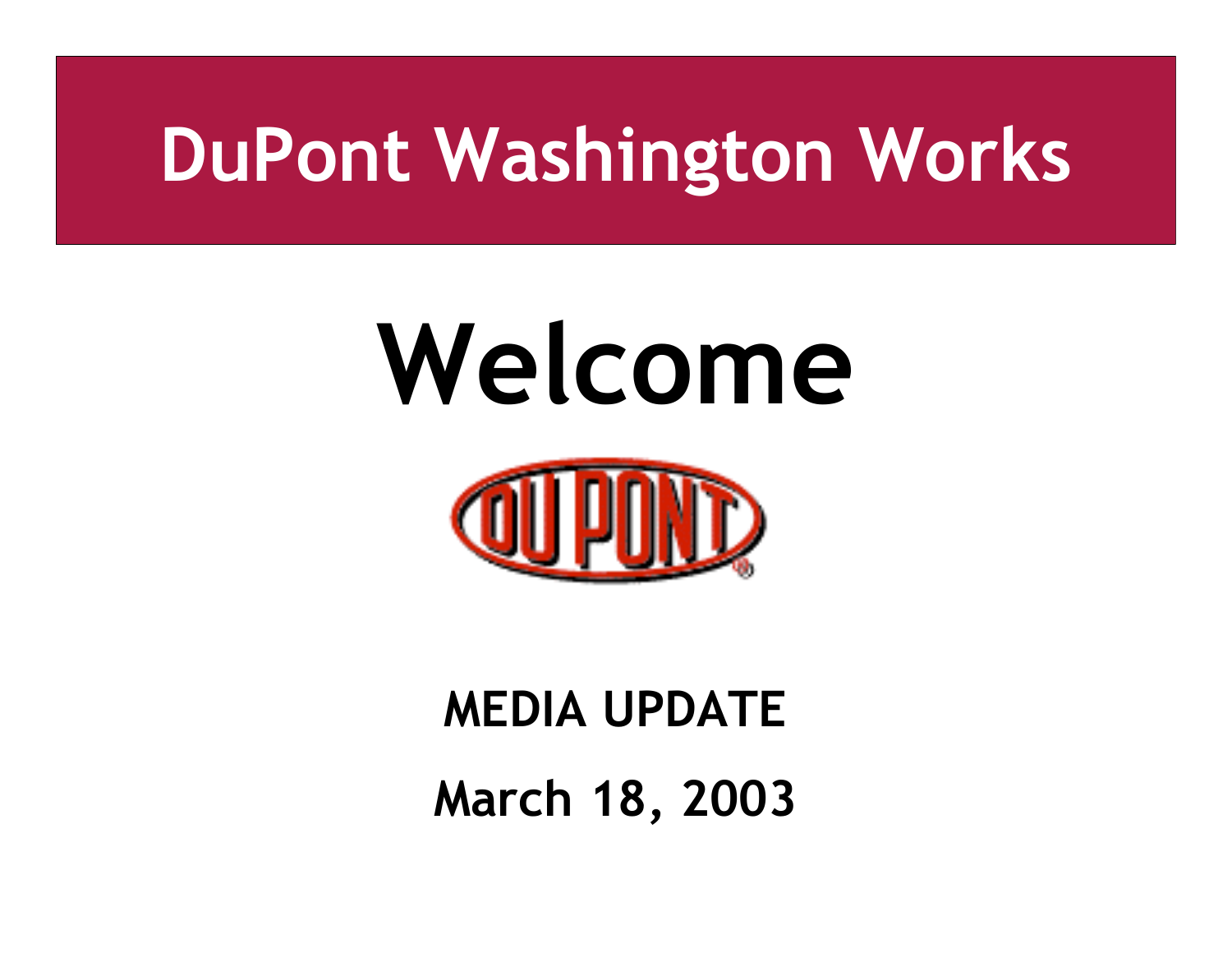### **Paul J. Bossert, Jr. Washington Works Plant Manager**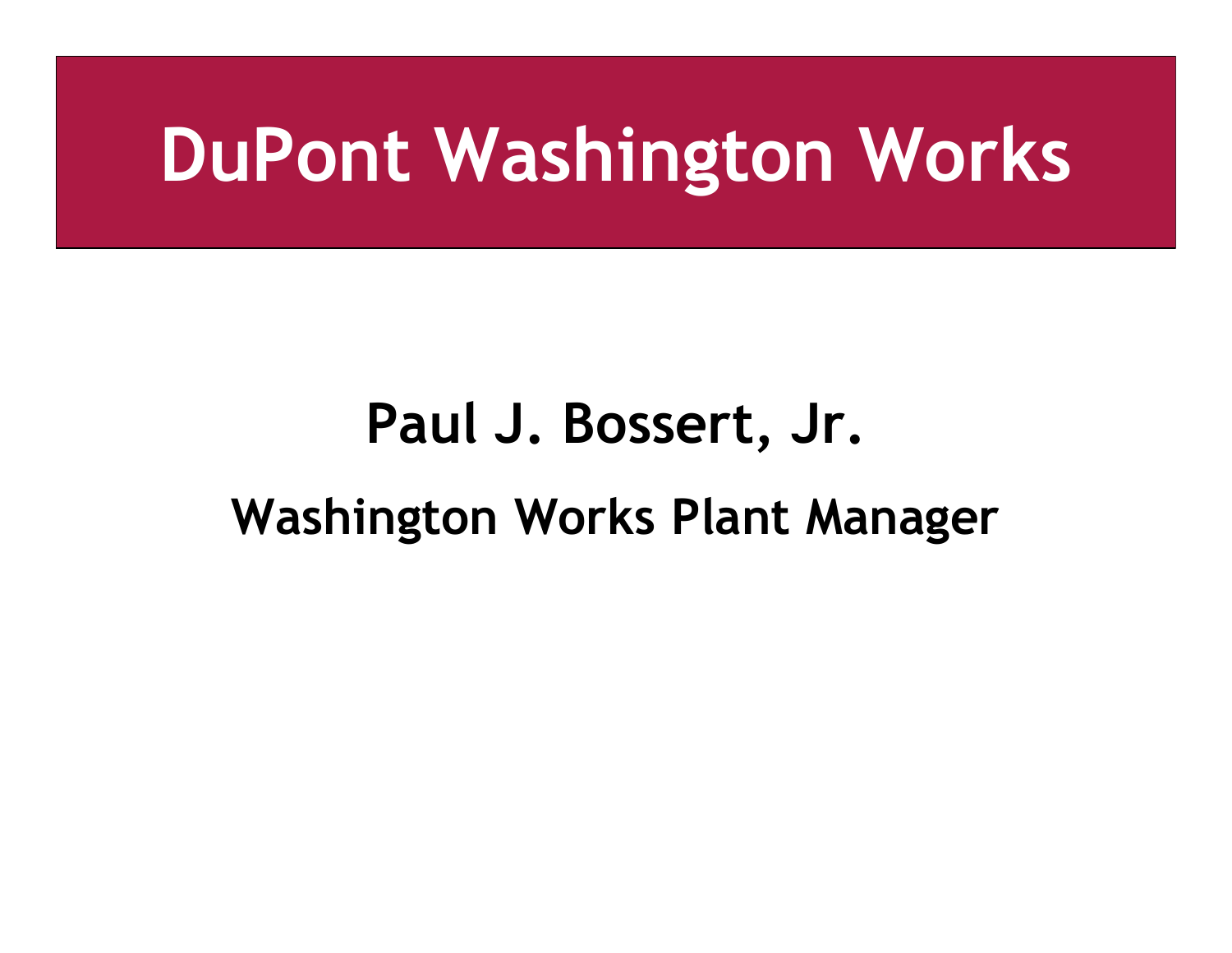- • **Overview**
- • **Website update**
- • **Emissions reduction progress**
- • **Assessing the Science**
- • **Toxicology, Human Exposure**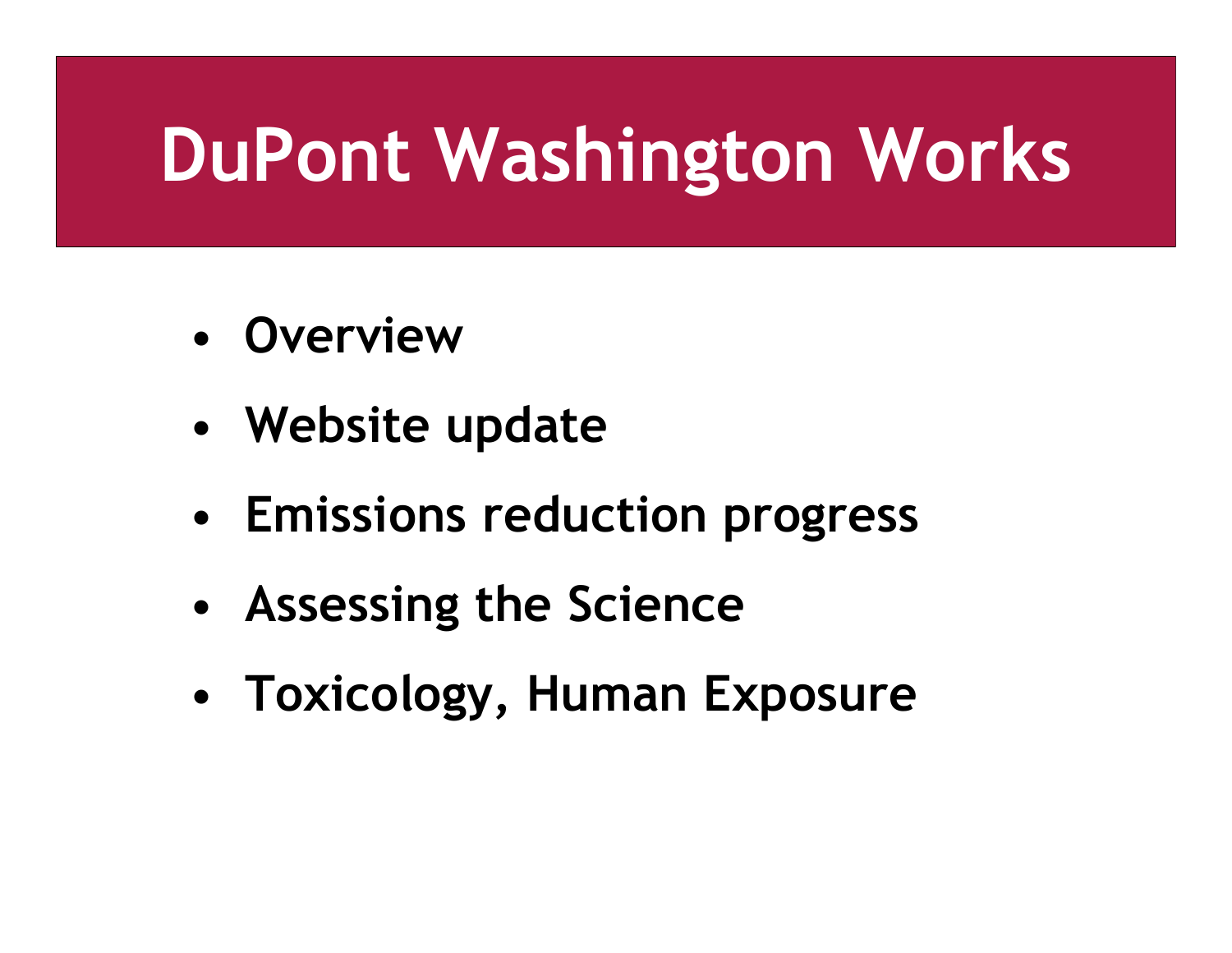#### **DuPont Core Values**

- Commitment to safety, health and environmental stewardship.
- Value and respect for people.
- High degree of ethics in all business practices.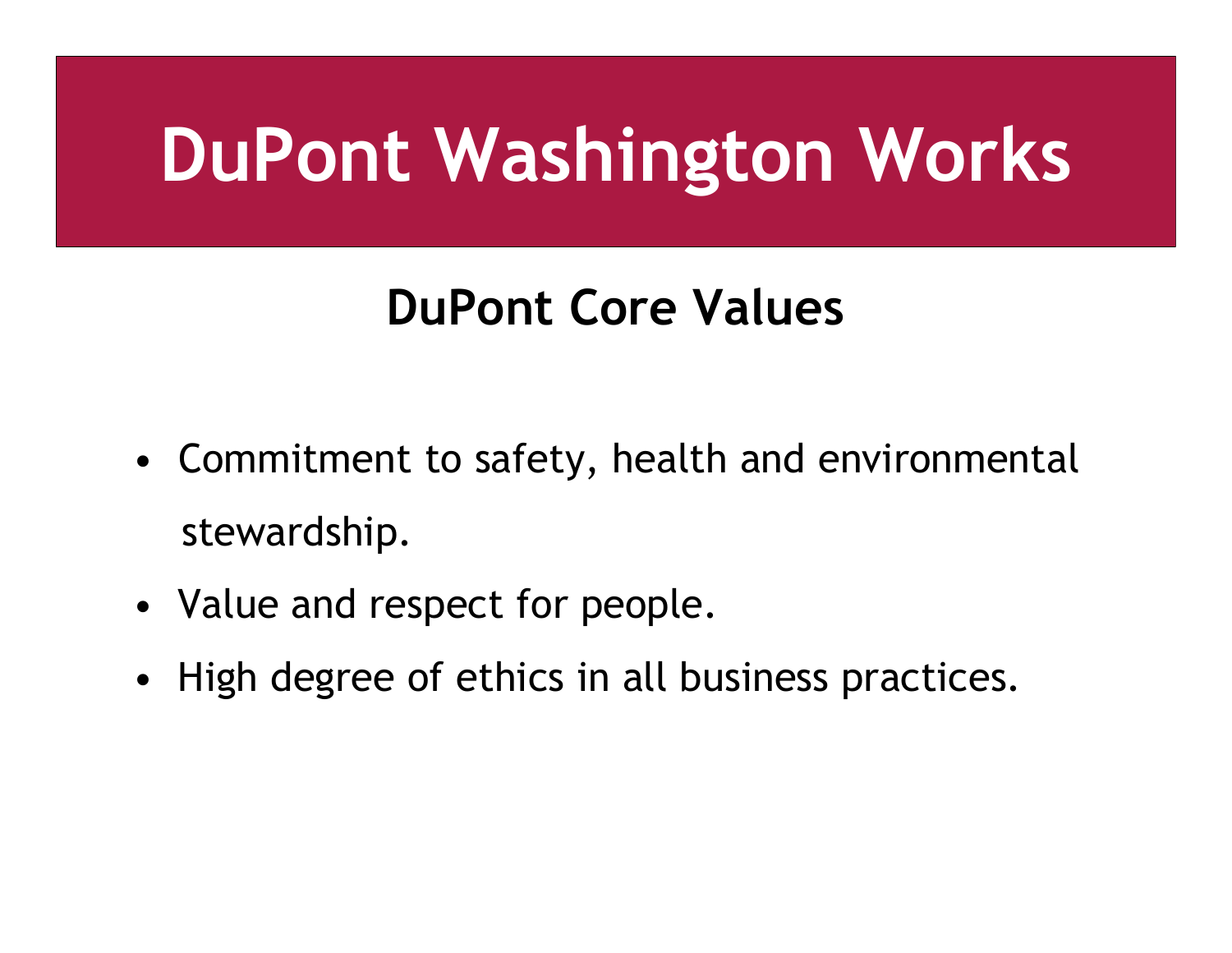#### **DuPont's Commitment**

- Respond to the public openly, honestly, and accurately.
- Work with state, federal and global regulatory agencies to expand knowledge of C-8 and improve stewardship.
- Further reduce emissions at Washington Works.
- Continue to maintain an operation at Washington Works that is safe for employees, the public and the environment.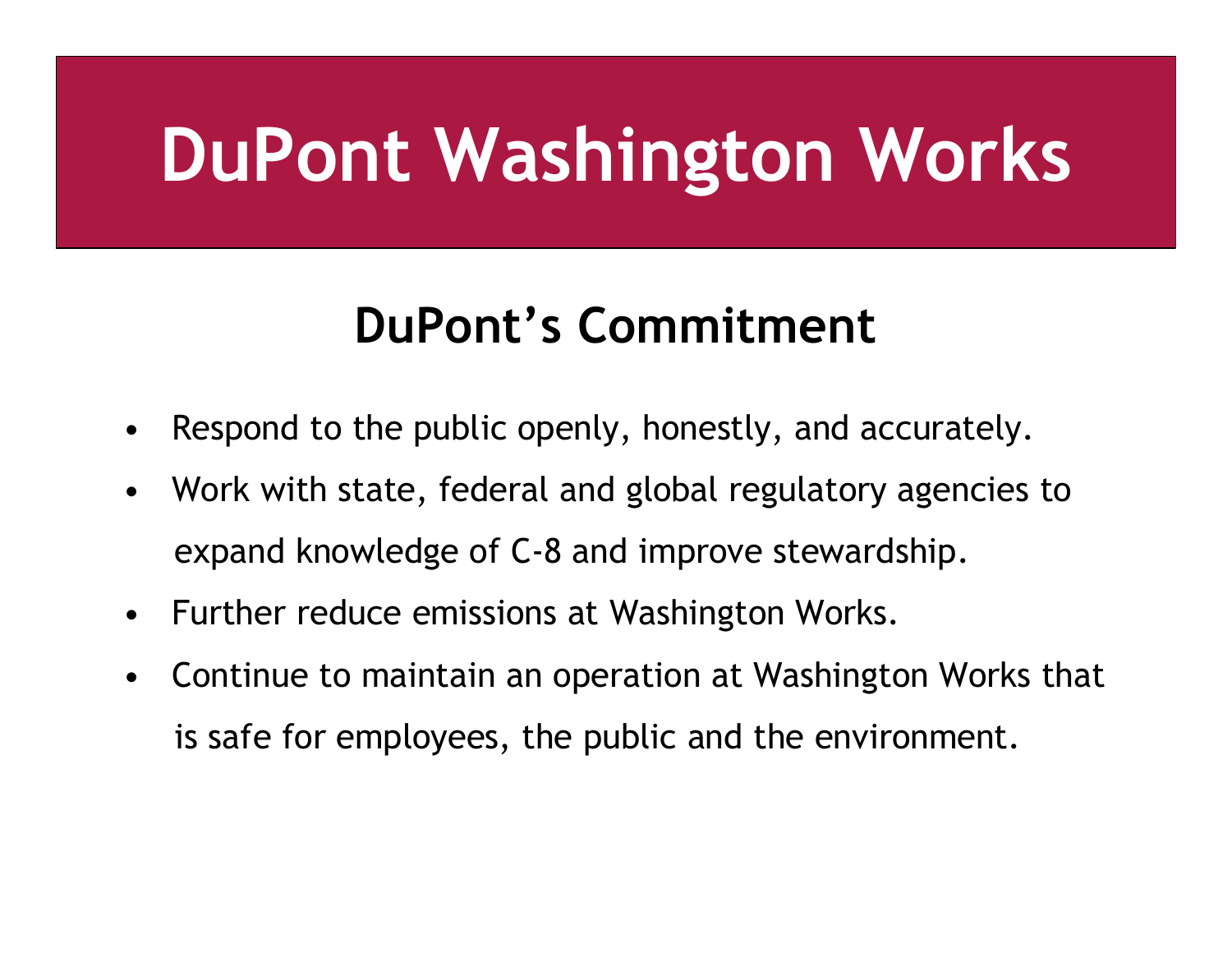#### **Announcing Updates to the C-8 Information Website (www.c-8inform.com)**

- New letter from Plant Manager Paul Bossert
- Emissions Reduction Progress Report
- Current news releases
- Recent letters from regulatory agencies
- The latest employee communications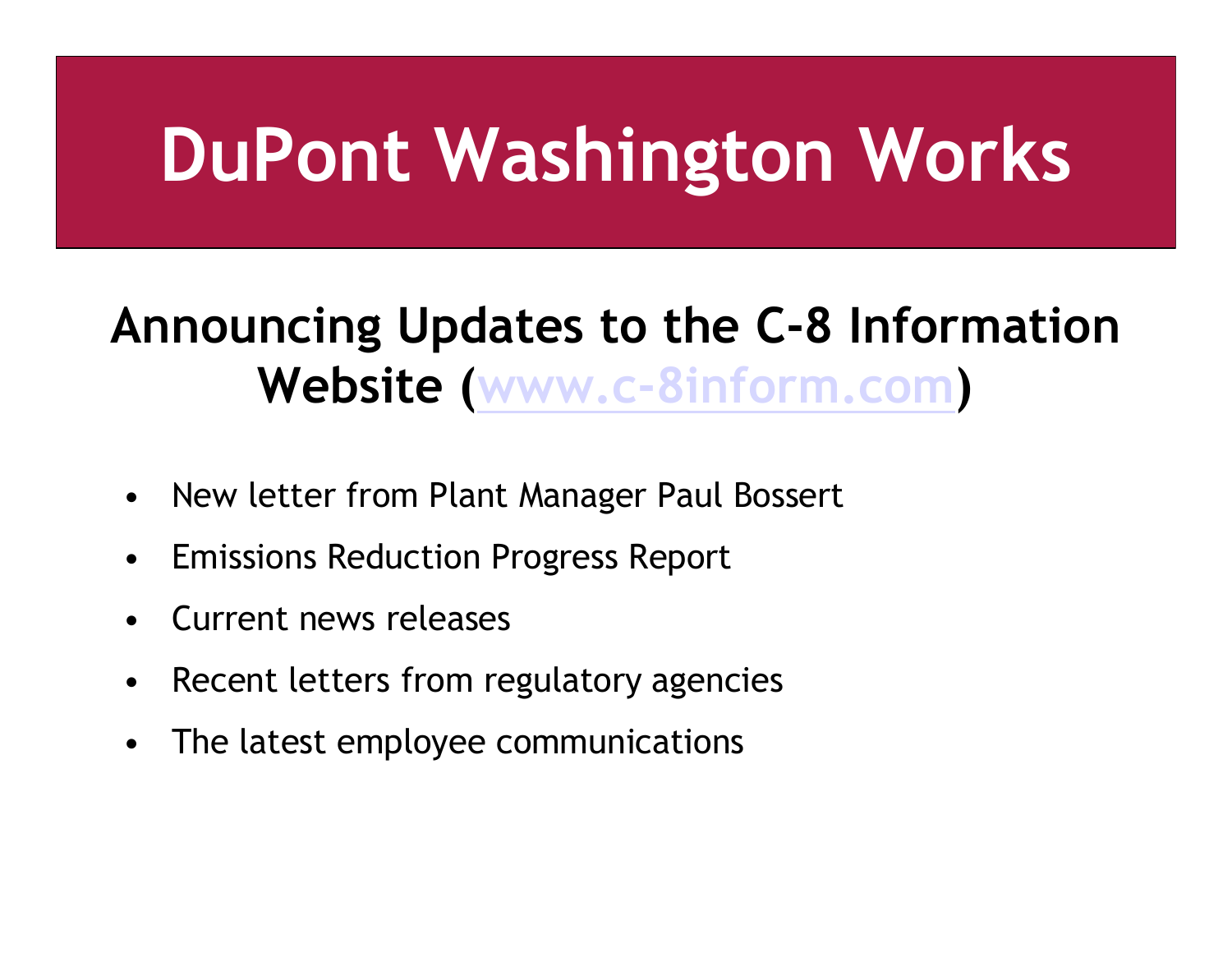#### **Emissions Reduction Progress**

|       | 1999   | 2002   | <b>Reduction</b> |
|-------|--------|--------|------------------|
| Air   | 31,209 | 14,480 | 53.6%            |
| Water | 55,597 | 5,688  | 89.8%            |
| Total | 86,806 | 20,168 | 76.8%            |

*\* Measurements in pounds*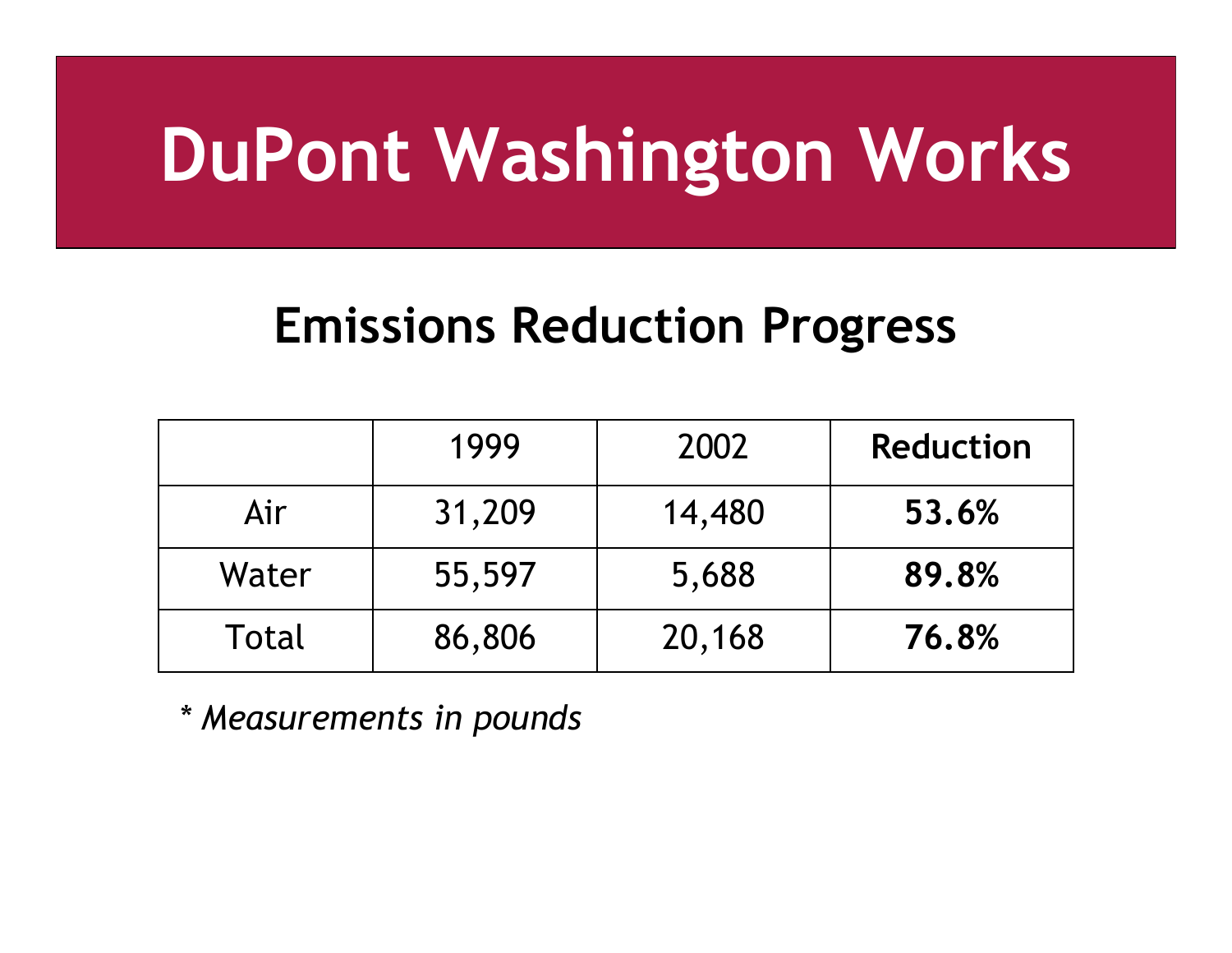#### **Assessing the Science**

#### **Dr. Robert W. Rickard**

#### **Director of DuPont Haskell Laboratory for Health and Environmental Sciences**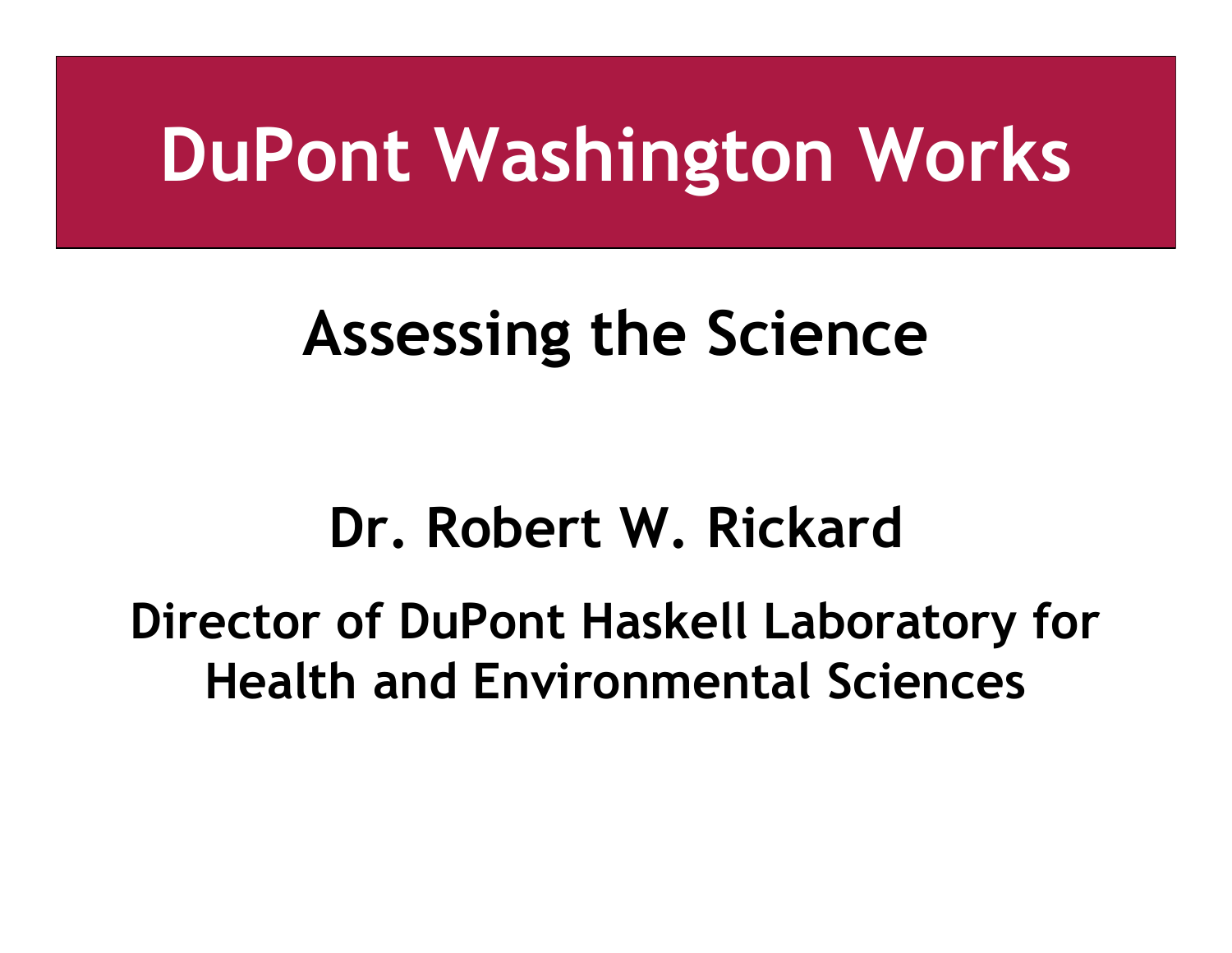### **What We Would Like to Clarify**

- Laboratory and worker studies assessing health effects of C-8
- Workers and community exposure
- Safeguards to protect human health and the environment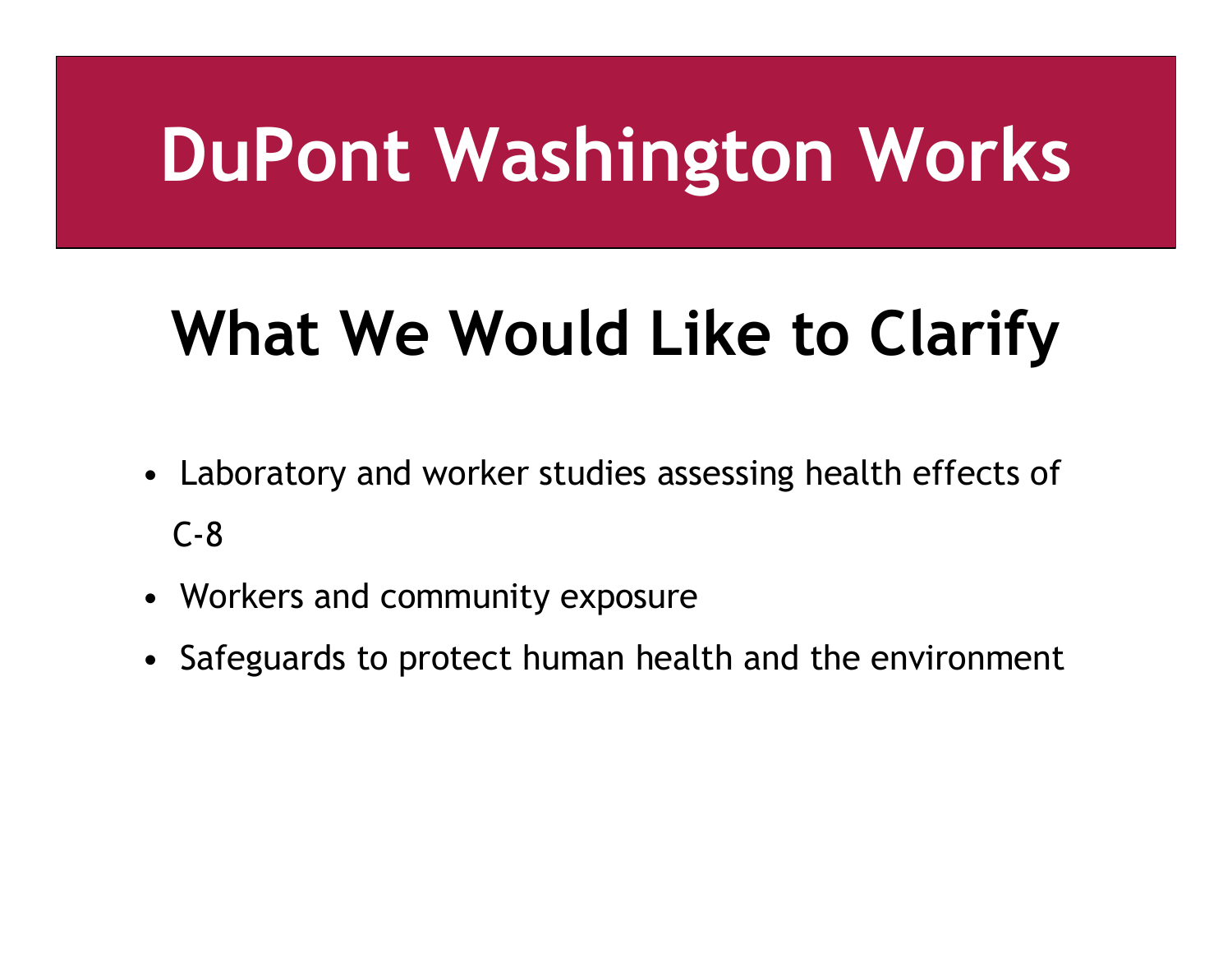### **Health Effects**

*We are confident that there are no health effects associated with C-8 exposure.*

Basis for Confidence:

Hazard + Exposure = Risk Assessment Assessment Assessment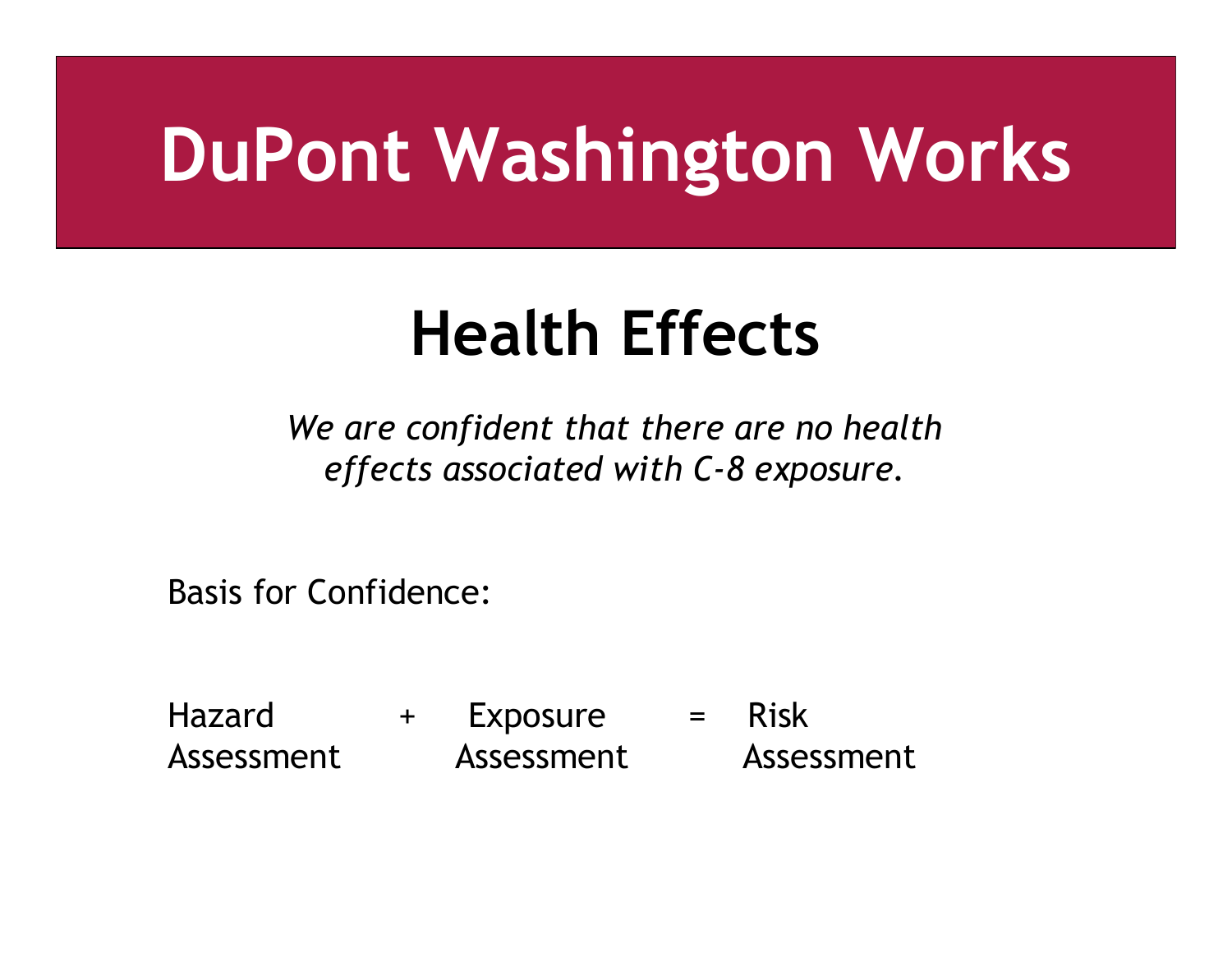#### Analysis of C-8 Health Effects

|                           | Yes | No |
|---------------------------|-----|----|
| <b>Biopersistent</b>      | Χ   |    |
| <b>Bioaccumulative</b>    |     |    |
| <b>Animal Carcinogen</b>  |     |    |
| Human Carcinogen          |     | X  |
| Developmental Toxin       |     | X  |
| <b>Reproductive Toxin</b> |     |    |
| <b>Genetic Toxin</b>      |     |    |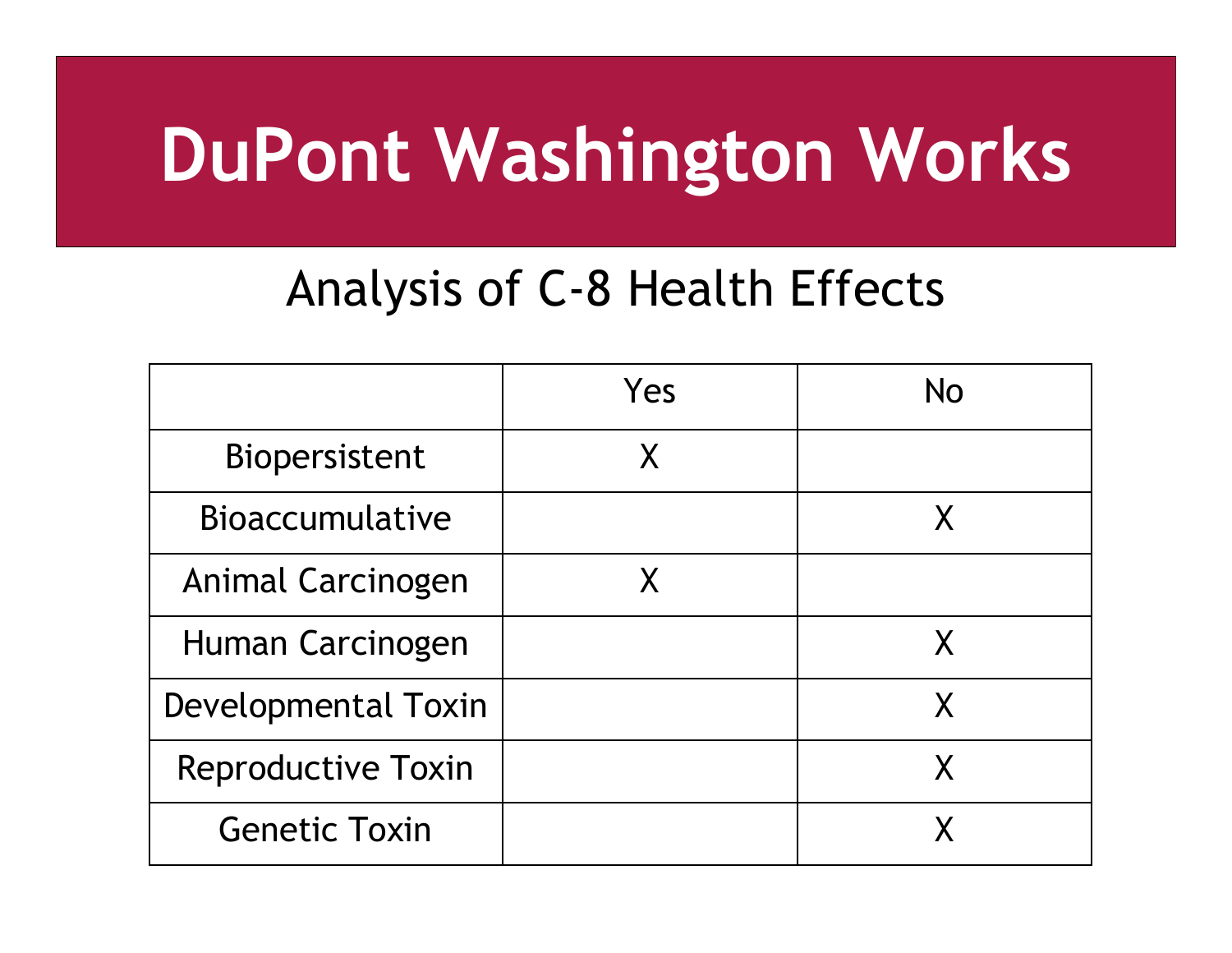### **Assessing the Science**

**Toxicology**

- Extensive database > 200 reports referenced in EPA Hazard Assessment
- Animal studies are designed to cause an effect
	- Is the effect relevant to humans?
	- Is the dose relevant to human exposure?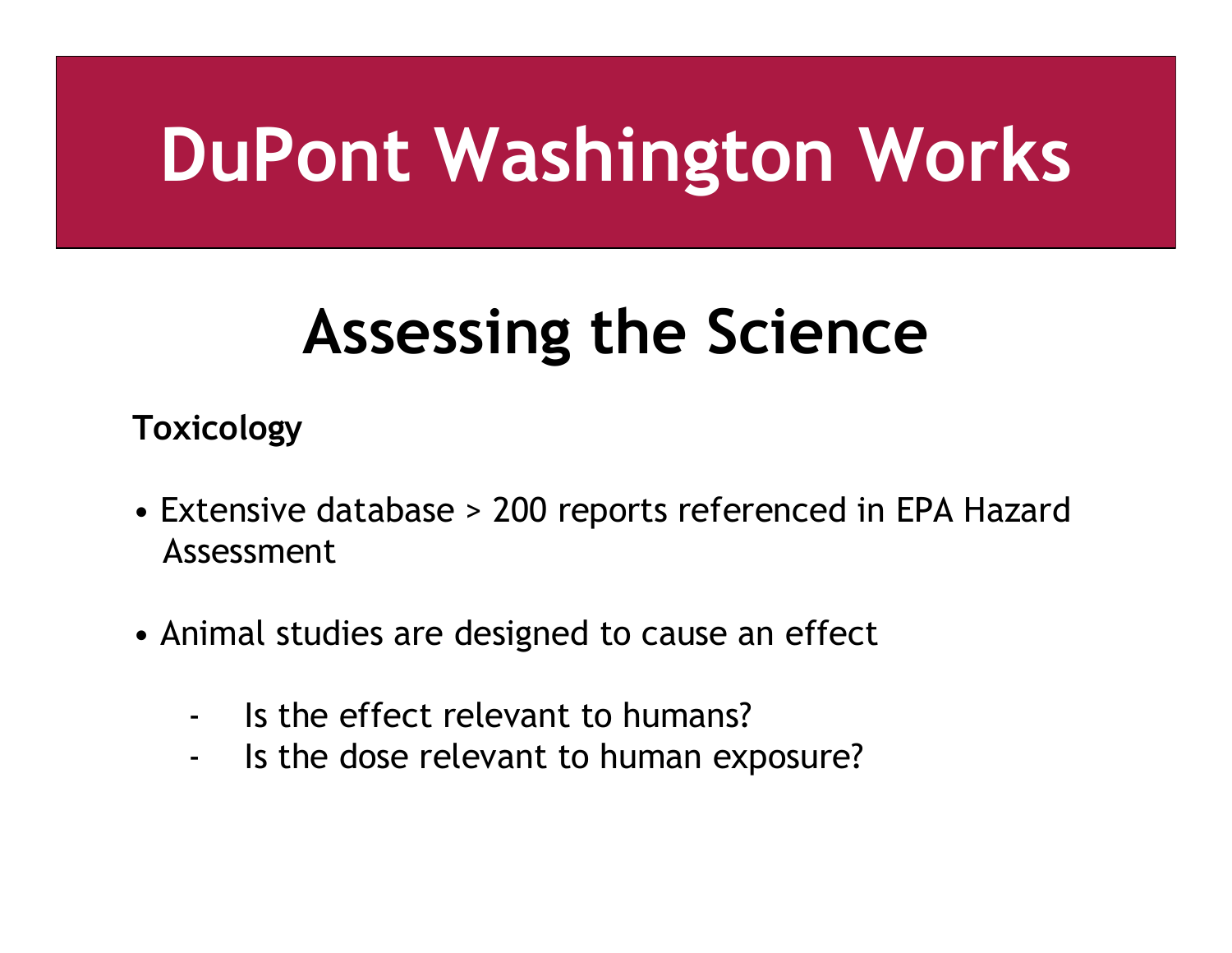### **Assessing the Science Is the effect relevant?**

- Most sensitive animal model rat
- Most sensitive effect liver enlargement
- Do we understand why C-8 causes liver enlargement in rats? - Yes – induces peroxisome proliferation
- Is this mechanism relevant to humans?
	- Unlikely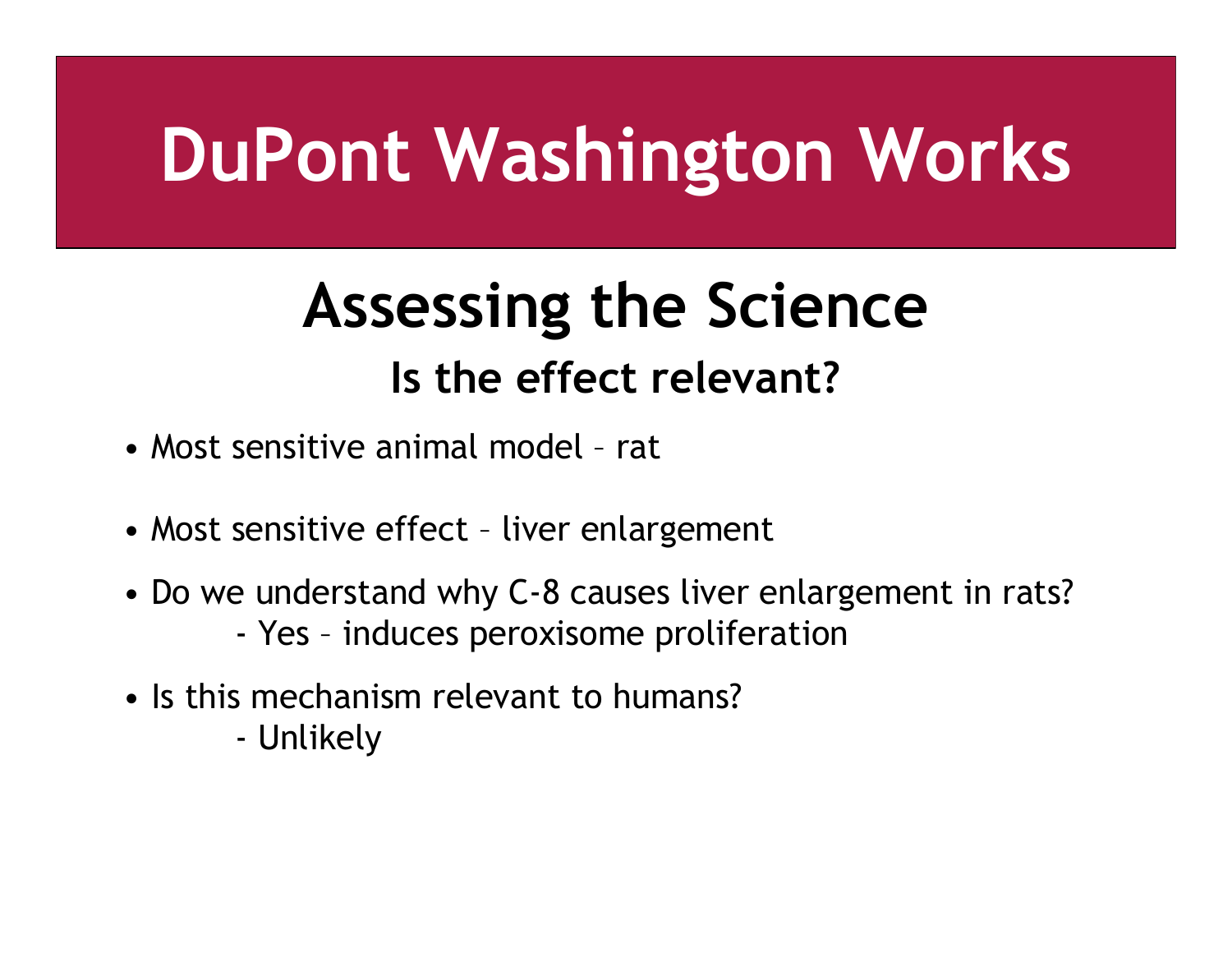### **Society of Toxicology**

**March 2003**

#### *Conclusion: Humans appear to be non-responsive to the adverse effects of peroxisome proliferation*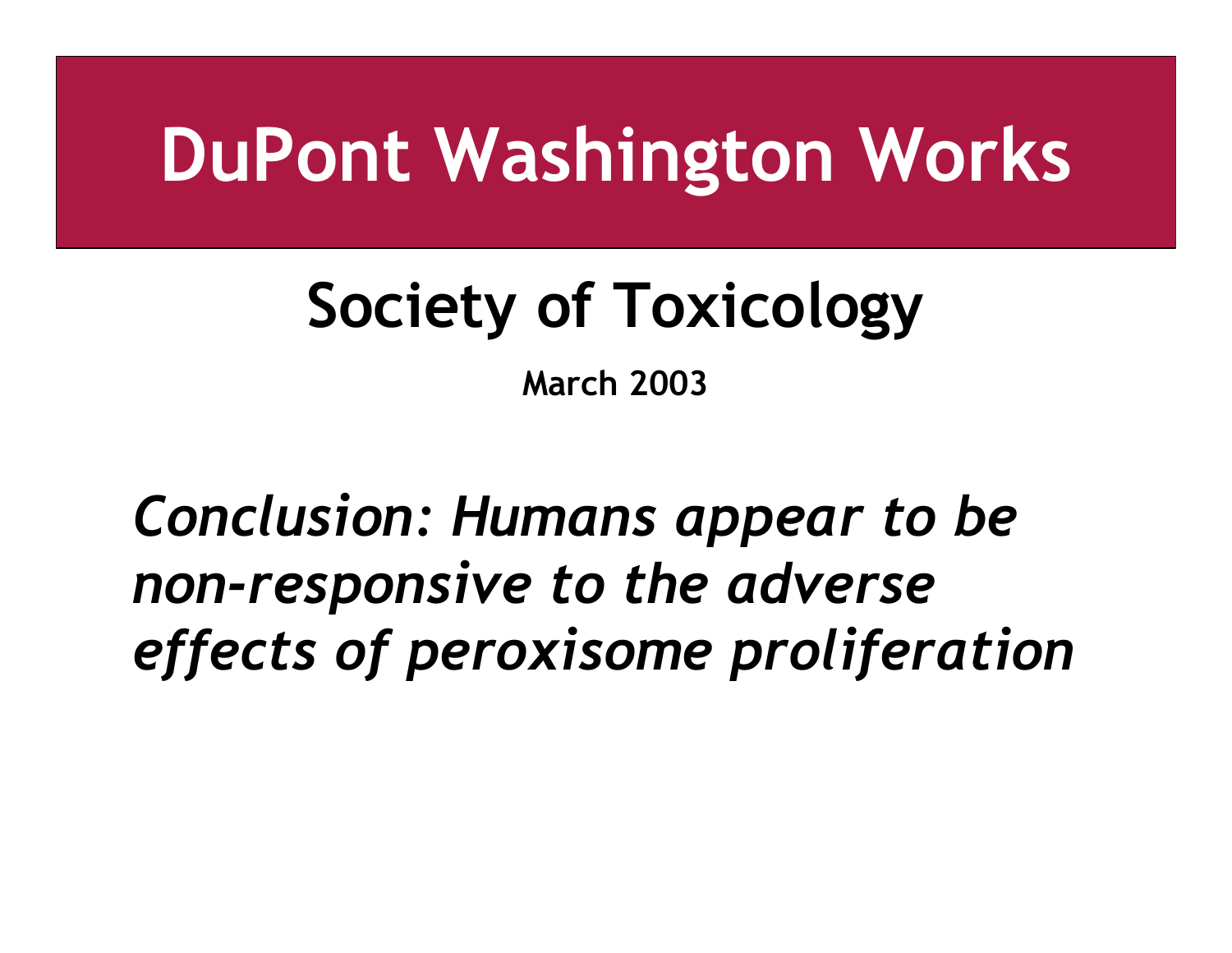### **Assessing the Science**

#### **Is the dose (in animal studies) relevant?**

| Effect (Animal Model)  | No Observed Effect<br>Level | Equivalent Human<br>Consumption Gal. of<br>Water with 3 ppb C-8 |
|------------------------|-----------------------------|-----------------------------------------------------------------|
| Chronic-liver          |                             |                                                                 |
| (rat and primate)      | $0.5$ mg/kg                 | $>2,000$ gal. per day                                           |
| Cancer                 |                             |                                                                 |
| (rat)                  | $2.0$ mg/kg                 | $>8,000$ gal. per day                                           |
| Reproduction/          |                             |                                                                 |
| Developmental<br>(rat) | $10 \text{ mg/kg}$          | $>40,000$ gal. per day                                          |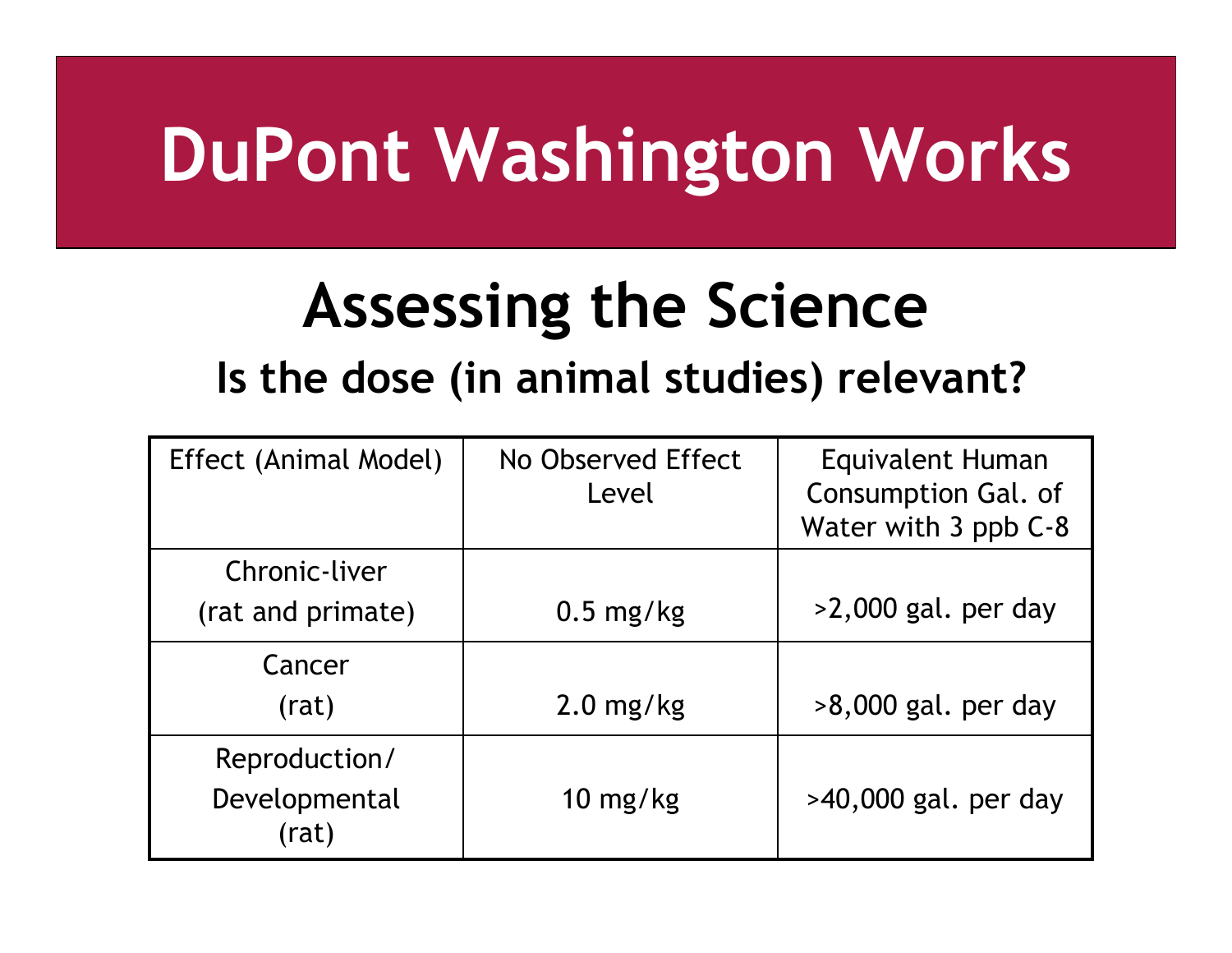### **Doses of Common Chemicals**

| <b>Chemical</b> | <b>Normal Daily Dose</b> | <b>Lethal Dose</b> | <b>Safety Ratio</b> |
|-----------------|--------------------------|--------------------|---------------------|
| Water           | 1.5 quarts               | 15 quarts          | <b>10X</b>          |
| Sugar           | 2 ounces                 | 5 pounds           | 40X                 |
| Salt            | 1/3 ounce                | 7 ounces           | 21X                 |
| Caffeine        | 2 Cups of Coffee         | 75 Cups of Coffee  | <b>38X</b>          |
| Aspirin         | 2 tablets                | 90 tablets         | 45X                 |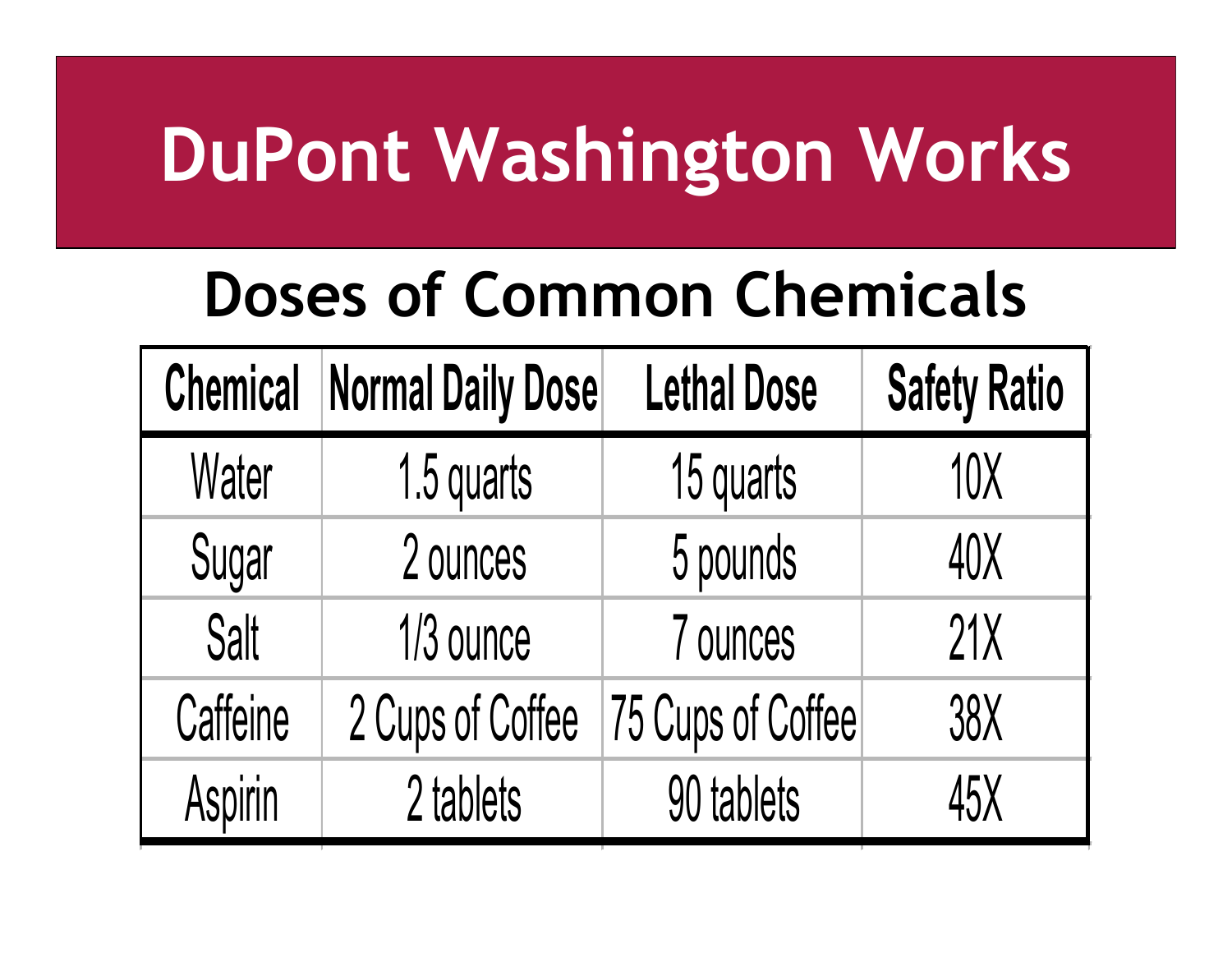### **Assessing the Science**

**Human Data**

- Extensive database
- Six published studies (1980-2001)
- New study due March 2003
- 3M workers with blood levels up to 100 ppm (maximum)

**No health effects identified**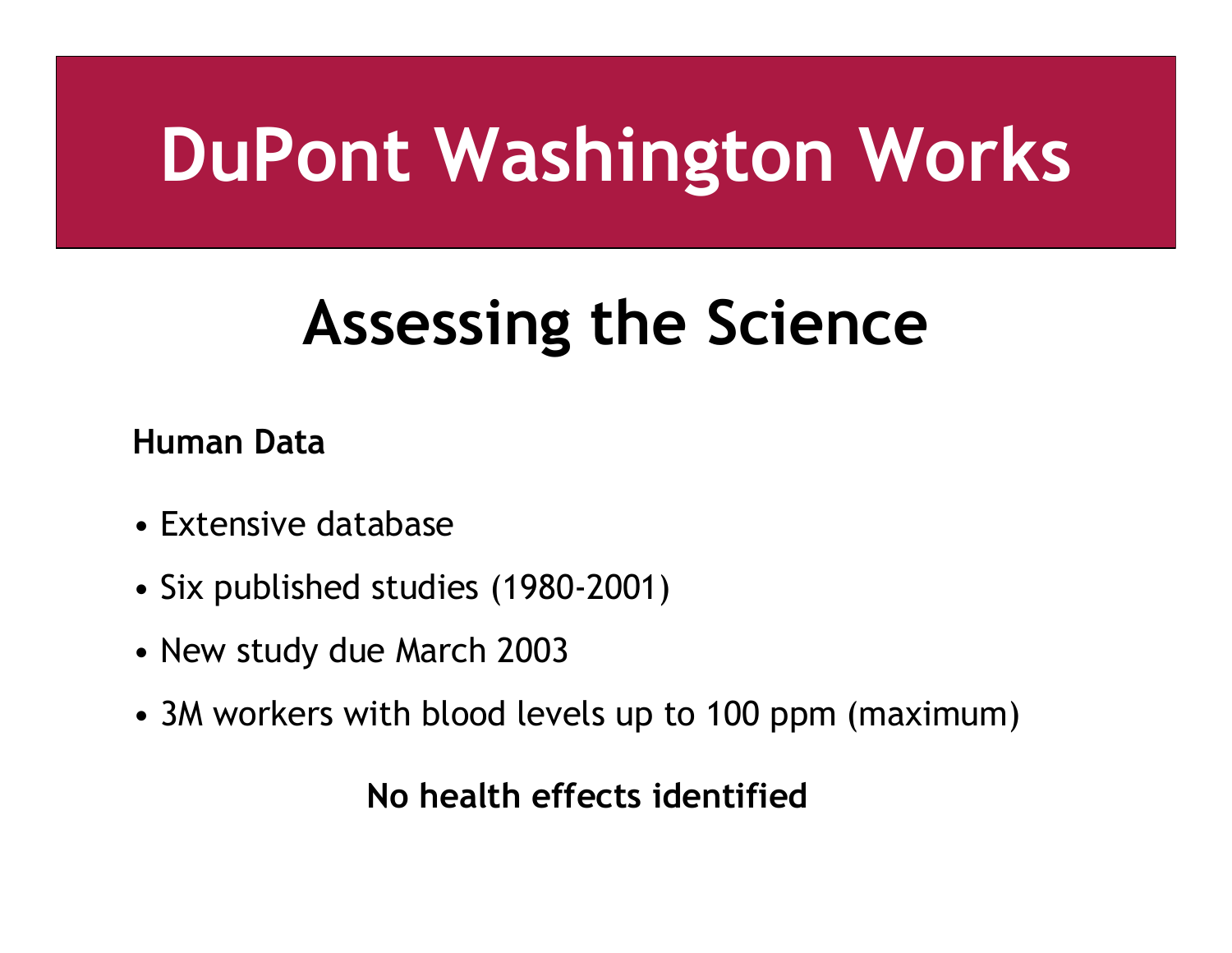#### **Assessing the Science Human Data**

#### **Endpoints Evaluated**

| Mortality                    | No effects |
|------------------------------|------------|
| <b>Cancer</b>                | No effects |
| <b>Liver Enzymes</b>         | No effects |
| <b>Cholesterol</b>           | No effects |
| <b>Reproductive Hormones</b> | No effects |
| <b>Growth Hormones</b>       | No effects |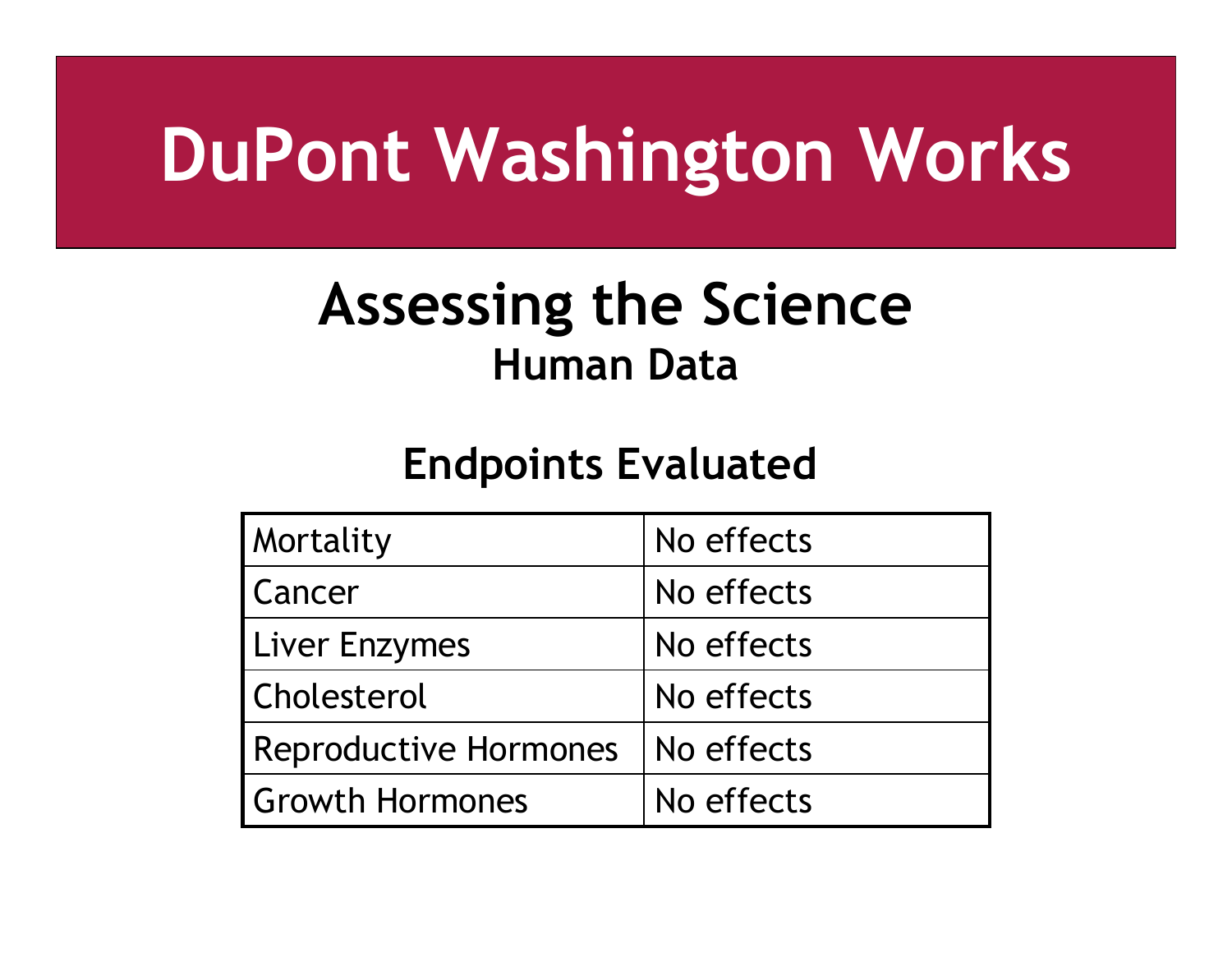### **Assessing the Science**

- C-8 is biopersistent
- Half-life in humans is 4.4 years +/- 3.5 years
- Half-life in animals is days, weeks or months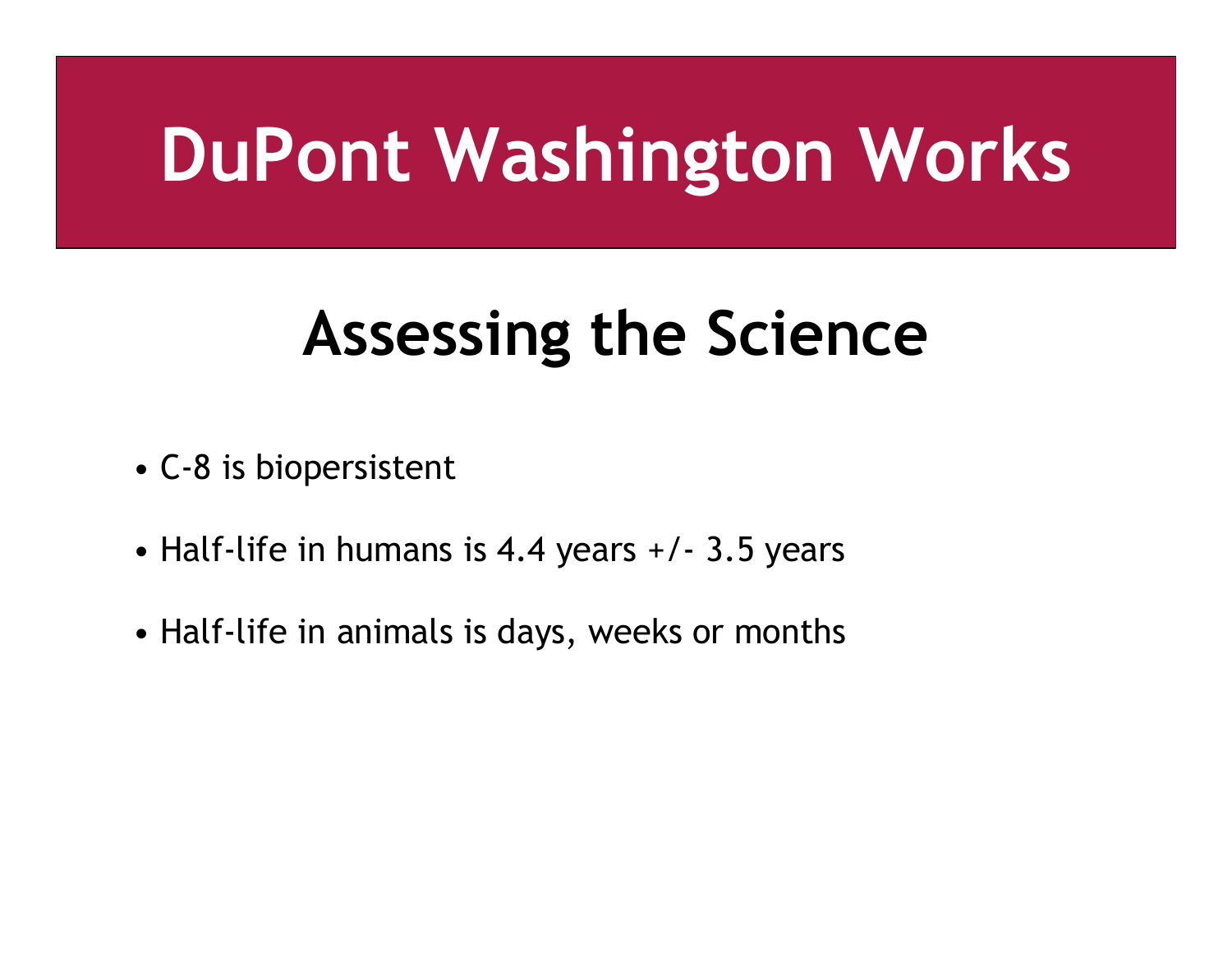#### **Assessing the Science**

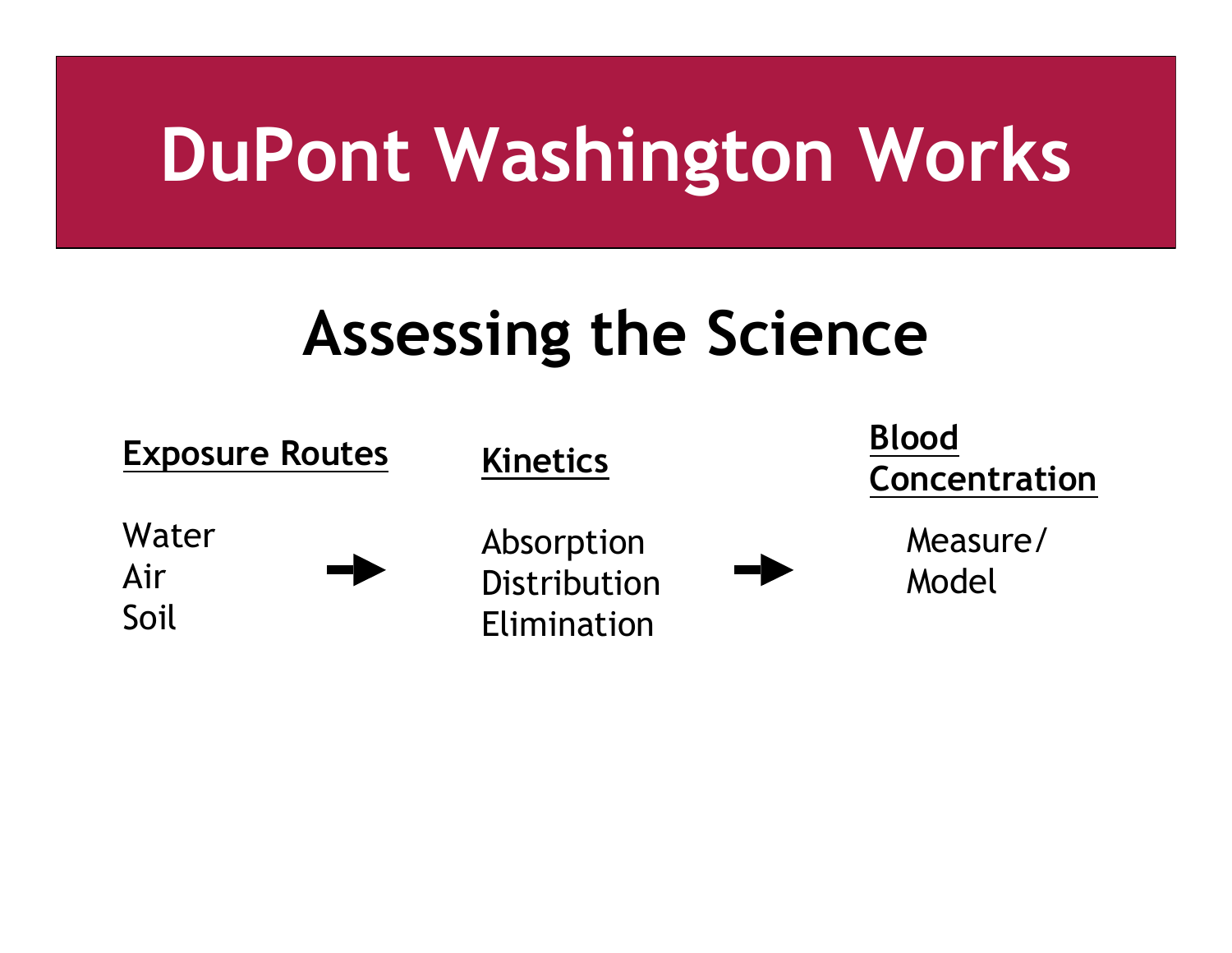### **Assessing the Science**

Average C-8 Blood Concentrations in Humans



*Sources: DuPont, 3M*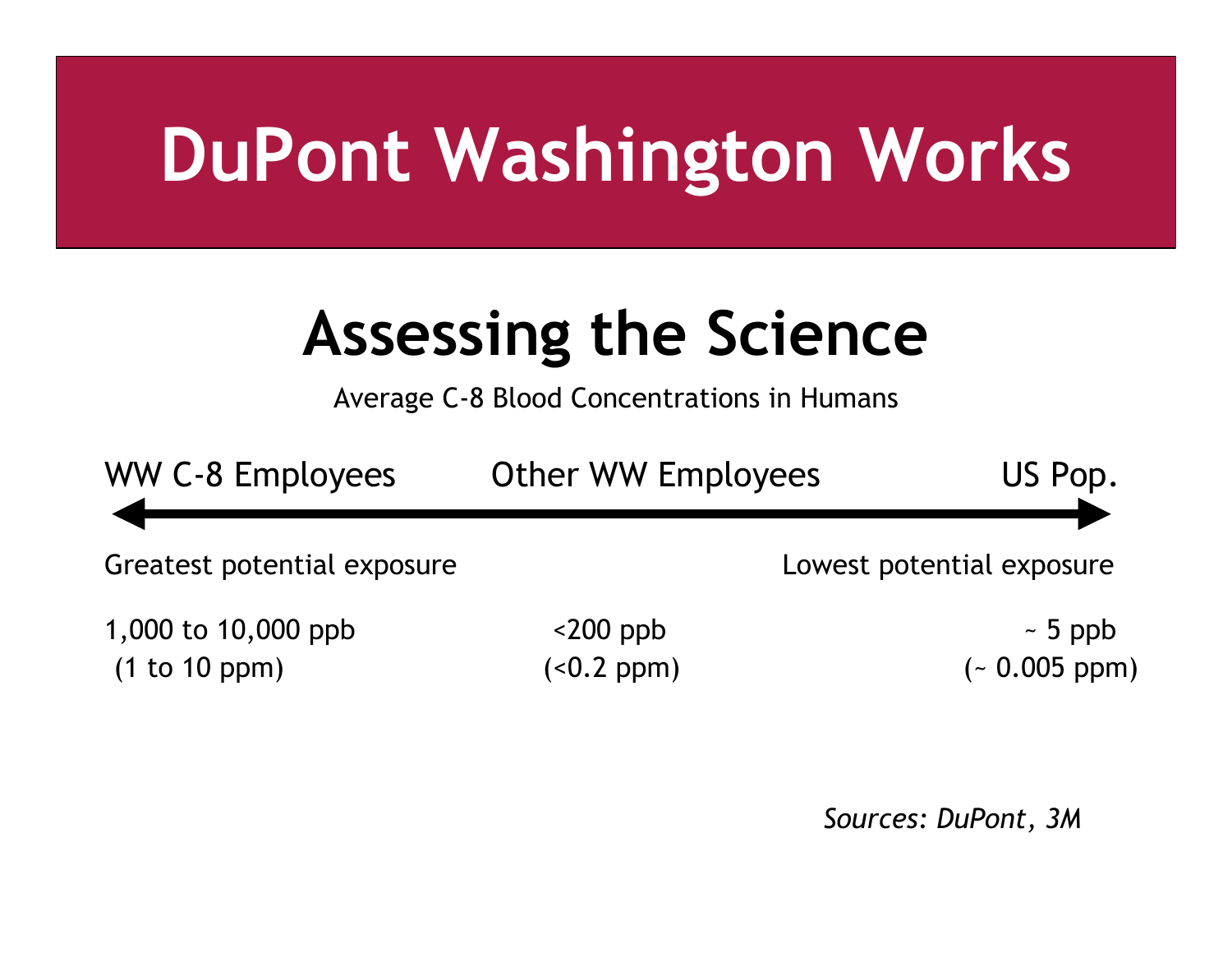### **Assessing the Science**

#### **Next Steps**

- Complete animal kinetic studies
- Complete blood binding studies
- Continue to evaluate all available data
- Build and validate model if feasible
- Share results with state, federal and global regulatory agencies (ongoing)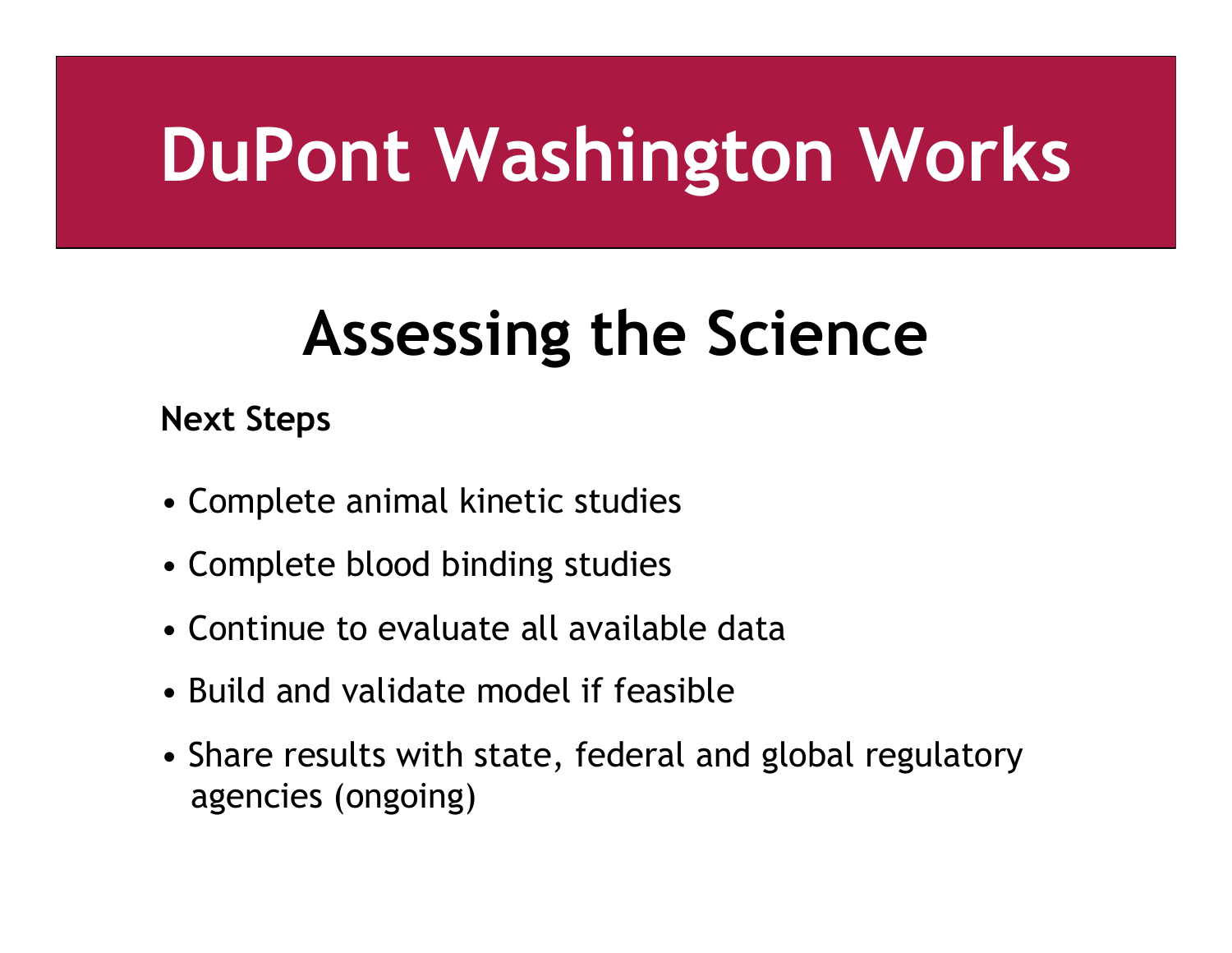### **Summary - No Health Effects**

| <b>Hazard</b>                | $\mathbf +$ | <b>Exposure</b>          | $=$                       | <b>Risk</b>                       |
|------------------------------|-------------|--------------------------|---------------------------|-----------------------------------|
| Relevance to Man<br>Unlikely |             | <b>Very Low</b><br>(ppb) | $\mathbf{r} = \mathbf{r}$ | Expectation:<br>No Health Effects |

Wide Margin of Safety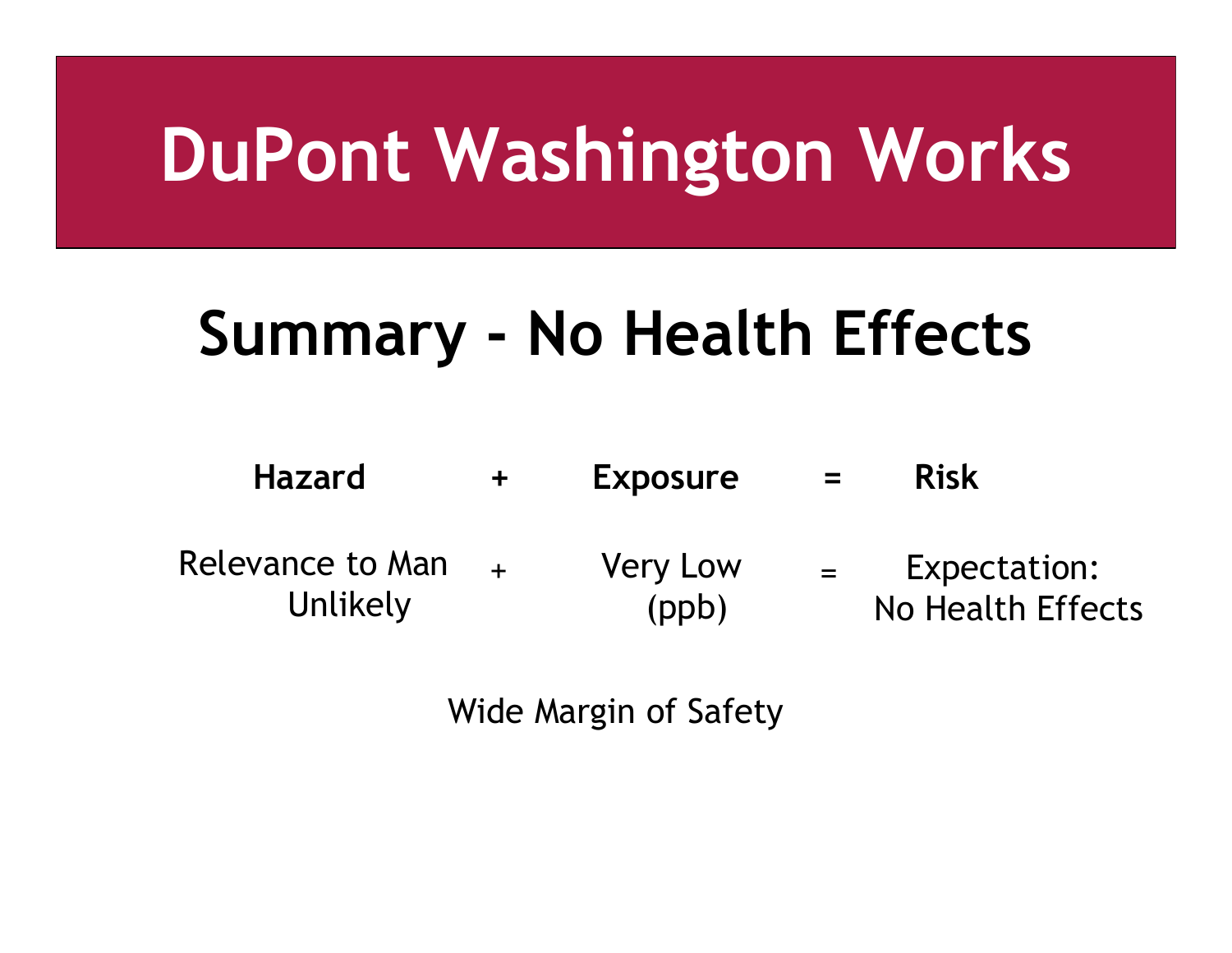### **Conclusions – Health Effects**

- • *In more than fifty years of C-8 use by DuPont and others, there are no known adverse health effects in workers associated with C-8*
- • *Workers that manufacture and use C-8 have the highest potential for exposure*
- • *Community exposure is significantly lower than in the workplace*
- *C-8 is not a human health issue*